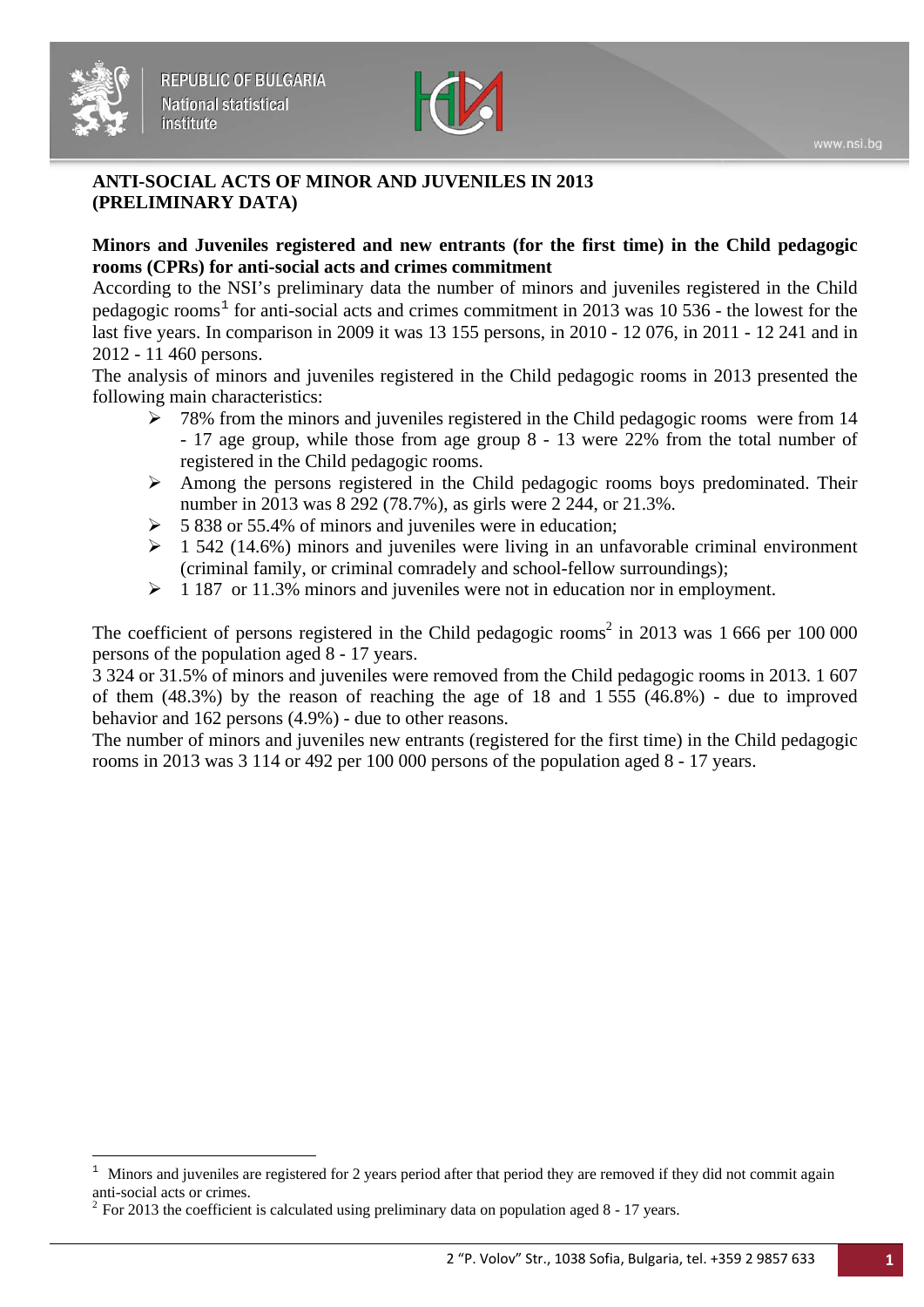

### **Fig.1. Minors and Juveniles, registered and new entrants (for the first time) during the year in the Child pedagogic rooms between 2009 and 2013.**





### **Anti - social acts**

The number of minors and juveniles who passed through the Child pedagogic rooms for committed anti-social acts in 2013 were 6 439. About two-thirds of them were boys - 4 240 or 65.8% as girls were 2 199 or 34.2%.

In the structure of surveyed anti-social acts, the greatest was the share of children passed on to the Child pedagogic rooms for  $\mu$  running away from home" - 1 744 children or 27.1%, followed by "drug" addiction" - 517 or 8.0%, "wandering" - 387 or 6.0%. Lowest was the share of persons, passed on for  $m_{\rm p}$  begging"- 215 or 3.3% and  $m_{\rm p}$  prostitution" - 62 or 1.0%.

### **Minors and Juveniles perpetrators of crimes**

In 2013 the number of minors and juveniles, registered in the Child pedagogic rooms for crimes commitment was 6 007.

Theft of property was the most common type of crime, committed by minors and juveniles. Children perpetrators of thefts were 3 621 or 60.3% from the total number of persons, registered in the Child pedagogic rooms for crimes commitment. The greatest was share of minors and juveniles perpetrators of "home thefts" - 28.1% (1 017 persons), thefts from shops or other trade establishments - 21.8% (789 persons), burglaries - 15.2% (552 persons).

From the total number of children, registered as crimes perpetrators 337 or 5.6% were registered for hooliganism, 342 persons (5.7%) for drug-related crimes and 226 persons or 3.8% - for bodily harms.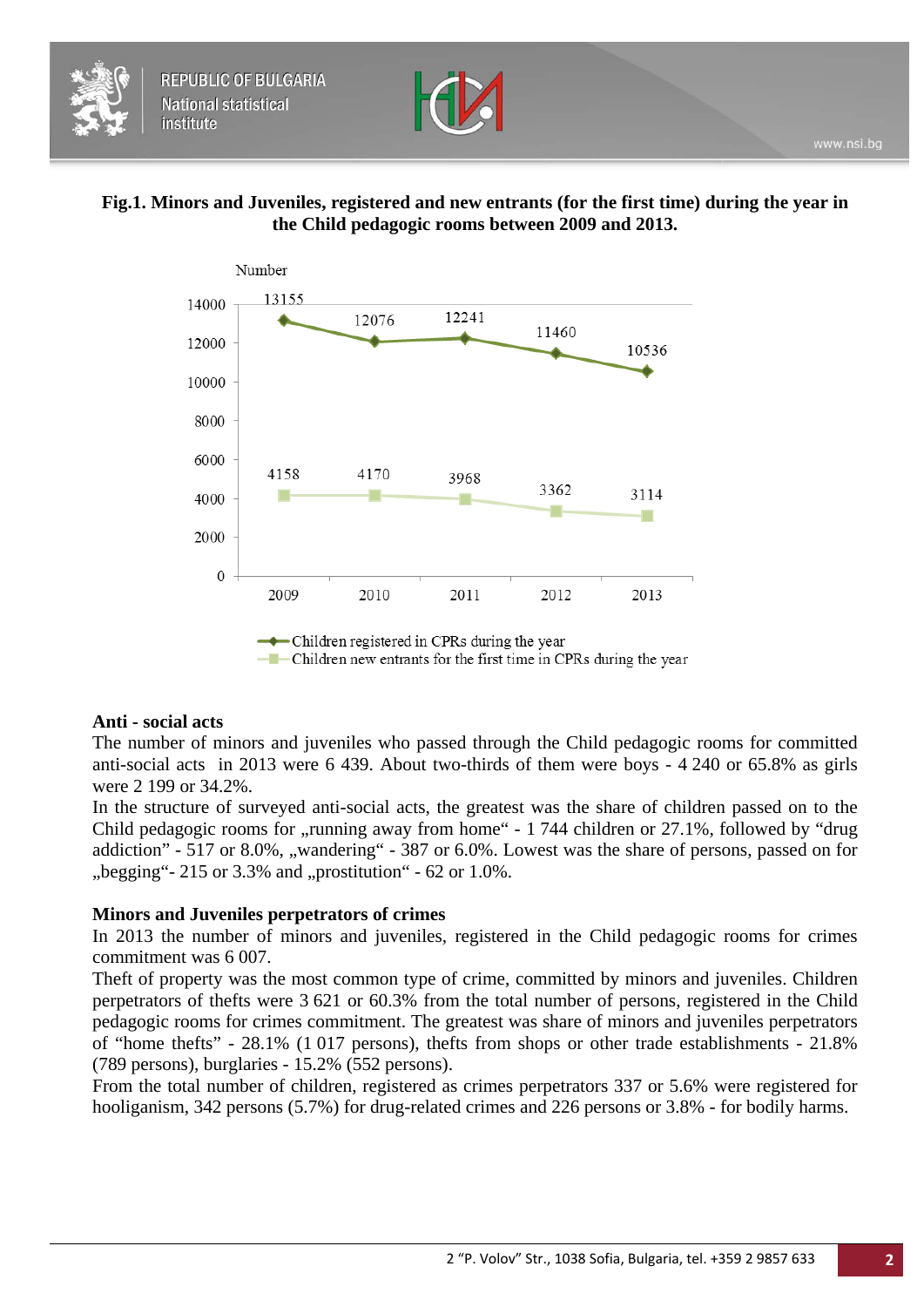





### **Fig.2. Structure of minors and juveniles perpetrators of some types of crimes in 2013.**

#### **Minors and Juveniles - victims of crimes**

Minors and juveniles victims of crimes in 2013 were 1 937, as 839 or 43.3% of them were girls. The relative share of minors - victims of crimes was 41.2% (799 persons) and juveniles - 58.8% or 1 138 persons.

The highest was number and relative share of minors and juveniles, victims of thefts of property were the highest - 913 persons (47.1%), followed by bodily harms - 270 persons (13.9%), robberies - 139 persons (7.2%) and debauchery - 97 (5.0%).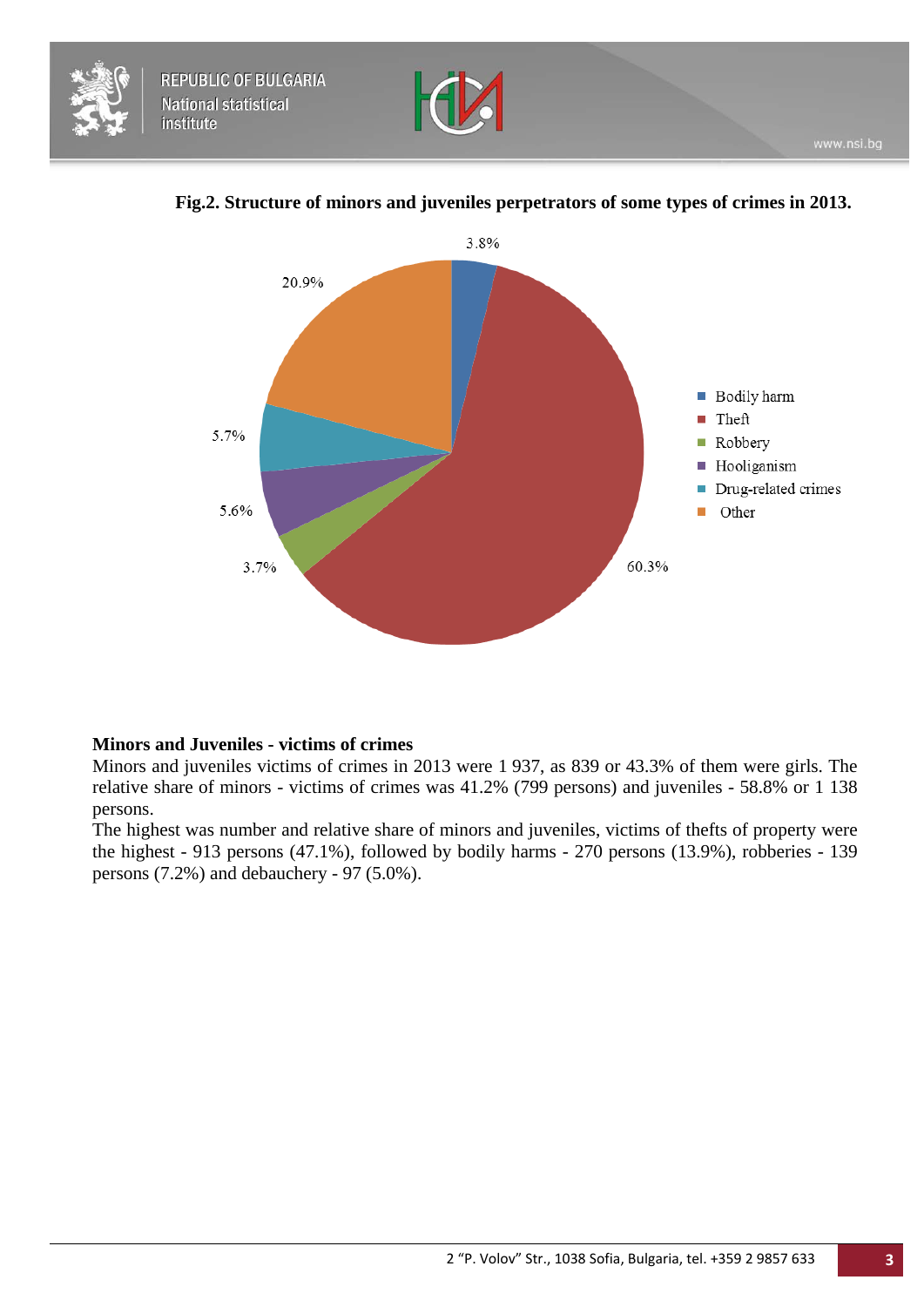







 $\blacksquare$  Minors (8 - 13)  $\blacksquare$  Juveniles (14 - 17)

#### **Activities of the Local Commissions for Combating Anti-social Acts of minors and juveniles**

5 867 legal correctional measures were initiated by the Local Commissions for Combating Anti-social Acts of minors and juveniles in 2013. The number of finished correctional measures amounted to 5 674 while 3 889 or 68.5% were finished in a month.

8 782 correctional measures were inflicted by the Local Commissions in 2013.

The correctional measures of "warning" was imposed to the highest number of persons - in 3 577 (40.7%) cases, followed by "placement under the correctional control of a public tutor" - in 1 932 (22.0%) cases and "placement under correctional supervision of the parents or the persons substituting for them, under the obligation to take special care" - in 997 events (11.4%). The correctional measures of "warning to get into Educational boarding school with test period of 6 months " was imposed to 376 persons, while the correctional measures "getting into Educational boarding school" - to 85 persons.

The main characteristics of minor and juveniles with imposed correctional measures in 2013 were as follows: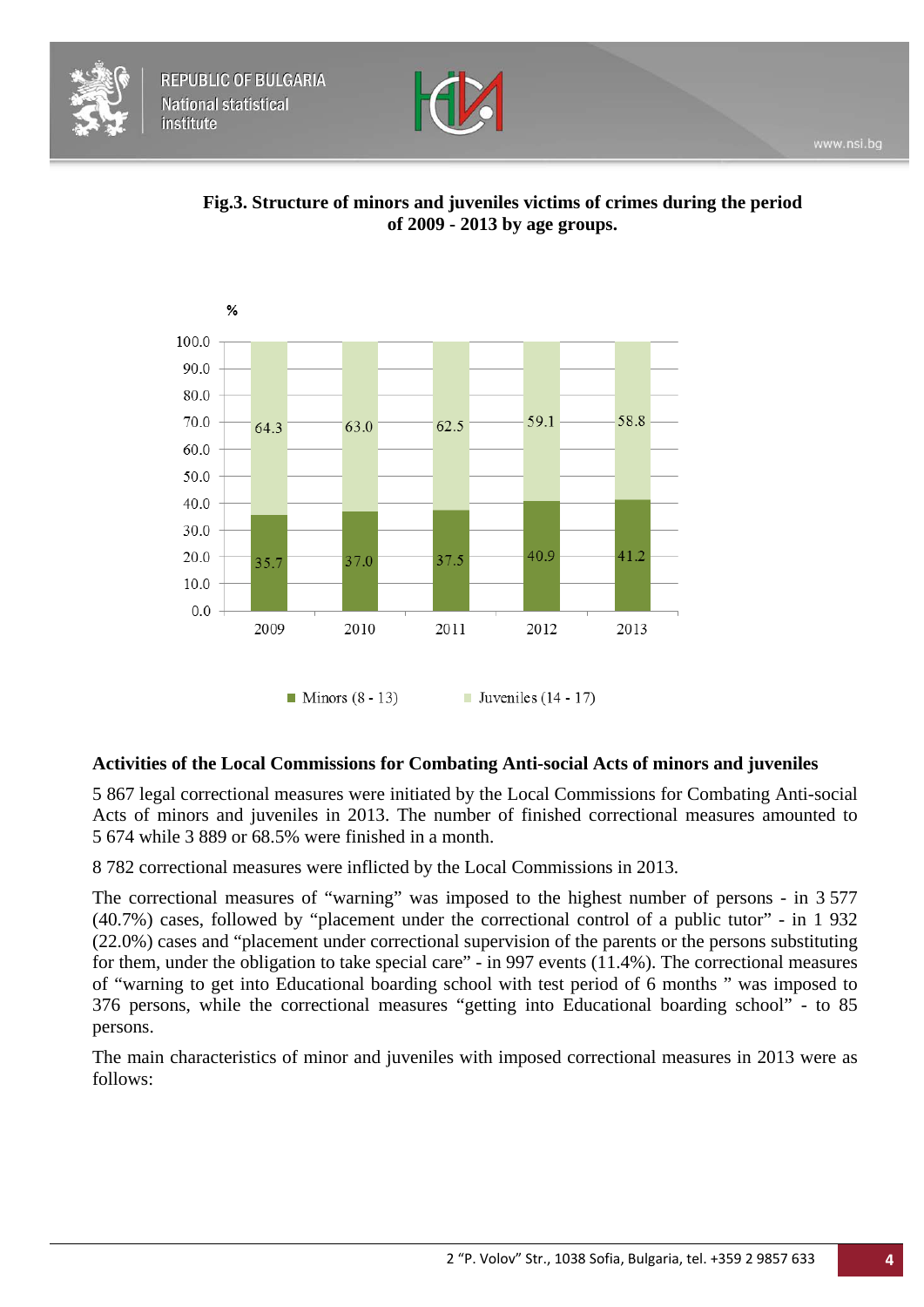



- $\triangleright$  Minors were 2 138 or 33.3%;
- $\triangleright$  Juveniles were 4 275 or 66.7%;
- $\triangleright$  Boys were 5 018 or 78.2%;
- More than a half of minors and juveniles with imposed correctional measures have primary or not completed primary attainment - 3 478 persons (54.2%). About 40.6% from children have basic education. 1.7% form minors and juveniles were illiterate and never went to school.
- > 57.4% from total number of children with imposed correctional measures were living with both parents - 3 682 persons; with single parent - 29.9%; 4.8% were living with relatives or friends. 5.4% from minors and juveniles with imposed correctional measures were living in Homes for children without parental care or in asylums. 1.0% of children were living in lodgings or in hostels and 0.9% in Social - pedagogic boarding -schools or correctional boarding - schools.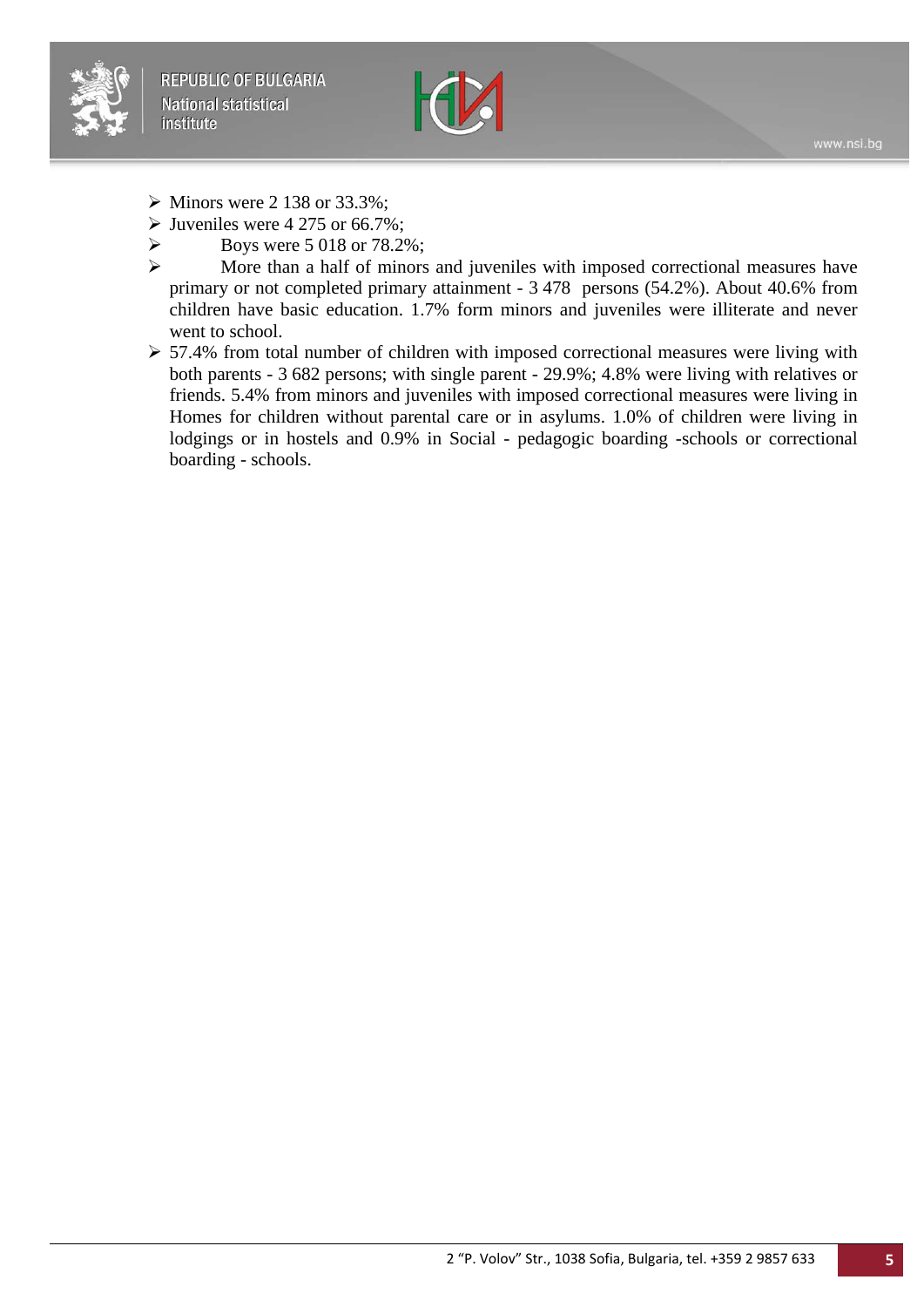



#### **Methodological notes**

Statistical data on anti-social acts of minors and juveniles are elaborated on the basis of annual information received from the Local commissions for prevention of juvenile delinquency.

**Objects of the survey** are the Local commissions for prevention of minors and juvenile anti-social acts.

**Units of the survey** are the minor and juvenile persons perpetrators of anti-social acts and crimes.

**Anti-social act** is an act which is publicly dangerous and against the law, or contradicts the morality, and the good manners. Correctional measures are imposed upon the offenders of such acts according to the Juvenile Delinquency Law.

**Child pedagogic rooms** are special institutions for the prevention of crimes and anti-social acts, committed by minor and juvenile persons.

**In the number of Minors and Juveniles registered as new entrants in the Child pedagogic rooms during the year** are included all minors and juveniles perpetrators of crimes and/or anti-social acts during the reported year; convicted for general crimes; realized from the correctional facilities, Correctional boarding-schools and the Social-pedagogic boarding schools.

**In the number of Minors and Juveniles registered in the Child pedagogic rooms** are included all minors and juveniles perpetrators of crimes and/or anti-social acts; convicted for general crimes; realized from the correctional facilities, Correctional boarding-schools and the Social-pedagogic boarding - schools. Minors and juveniles are registered for 2 years period after that period they are removed if they did not commit again anti-social acts or crimes.

**In the number of Minors and Juveniles passed on to Child pedagogic rooms** are included minor and juvenile persons who have committed acts of little importance, for which single police intervention was sufficient and no reason for their registration in the CPRs.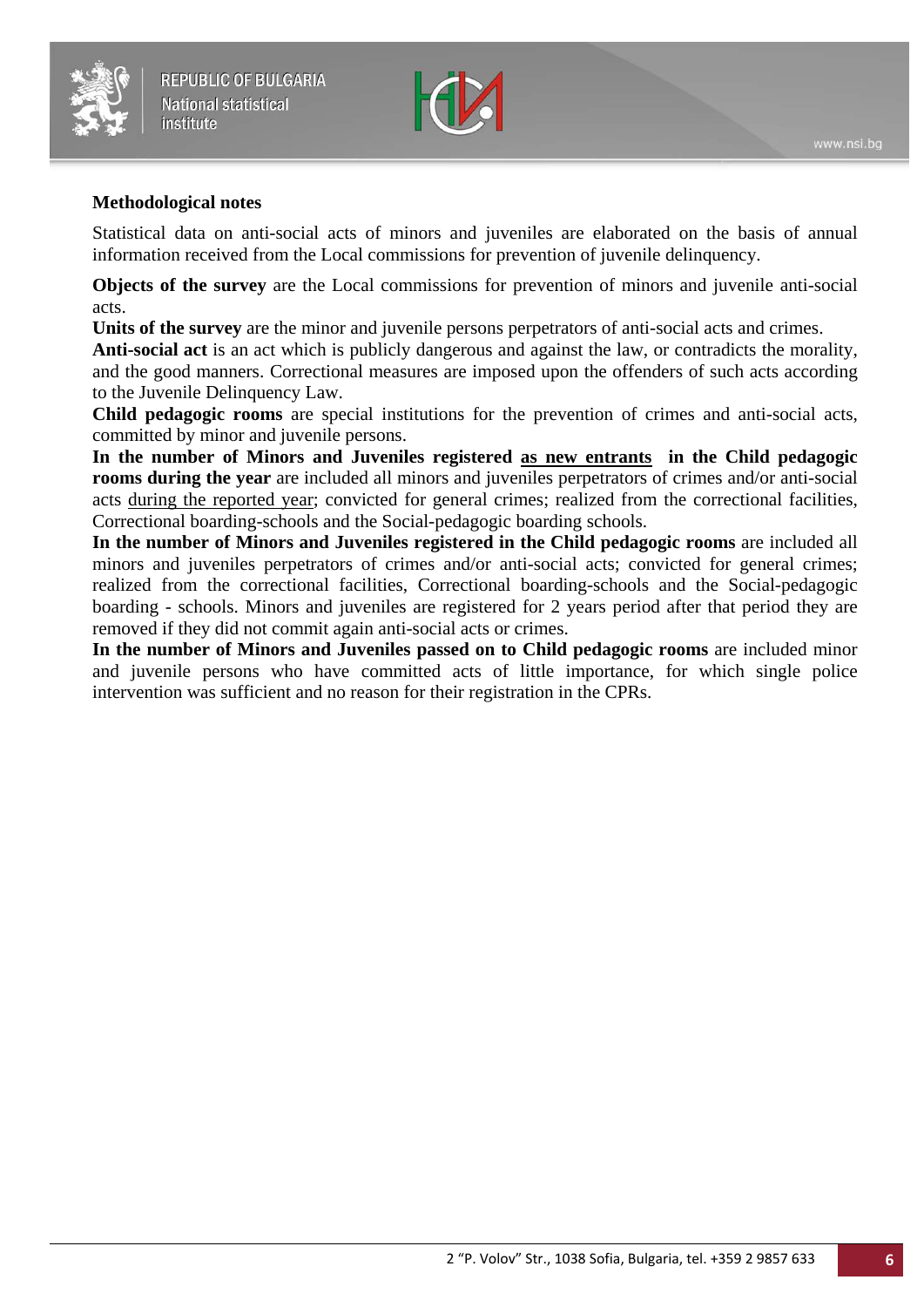



### **Annex**

**Table 1**

# **Minor and juvenile persons registered and new entrants in Child pedagogic rooms by sex and age**

|                                                    |       |       |       |       | (Number) |
|----------------------------------------------------|-------|-------|-------|-------|----------|
|                                                    | 2009  | 2010  | 2011  | 2012  | $2013^1$ |
| Minors and Juveniles registered in Child pedagogic |       |       |       |       |          |
| rooms during the year - total                      | 13155 | 12076 | 12241 | 11460 | 10536    |
| Minors $(8 - 13)$                                  | 2751  | 2638  | 2559  | 2337  | 2319     |
| <b>Boys</b>                                        | 2205  | 2025  | 1962  | 1811  | 1850     |
| Girls                                              | 546   | 613   | 597   | 526   | 469      |
| <b>Juveniles</b> (14 - 17)                         | 10404 | 9438  | 9682  | 9123  | 8217     |
| <b>Boys</b>                                        | 8650  | 7665  | 7719  | 7351  | 6442     |
| Girls                                              | 1754  | 1773  | 1963  | 1772  | 1775     |
| Minors and Juveniles new entrants in Child         |       |       |       |       |          |
| pedagogic rooms during the year - total            | 4158  | 4170  | 3968  | 3362  | 3114     |
| Minors $(8 - 13)$                                  | 1098  | 1112  | 949   | 887   | 852      |
| <b>Boys</b>                                        | 876   | 831   | 749   | 676   | 690      |
| Girls                                              | 222   | 281   | 200   | 211   | 162      |
| <b>Juveniles</b> (14 - 17)                         | 3060  | 3058  | 3019  | 2475  | 2262     |
| <b>Boys</b>                                        | 2559  | 2543  | 2431  | 1969  | 1774     |
| Girls                                              | 501   | 515   | 588   | 506   | 488      |
|                                                    |       |       |       |       |          |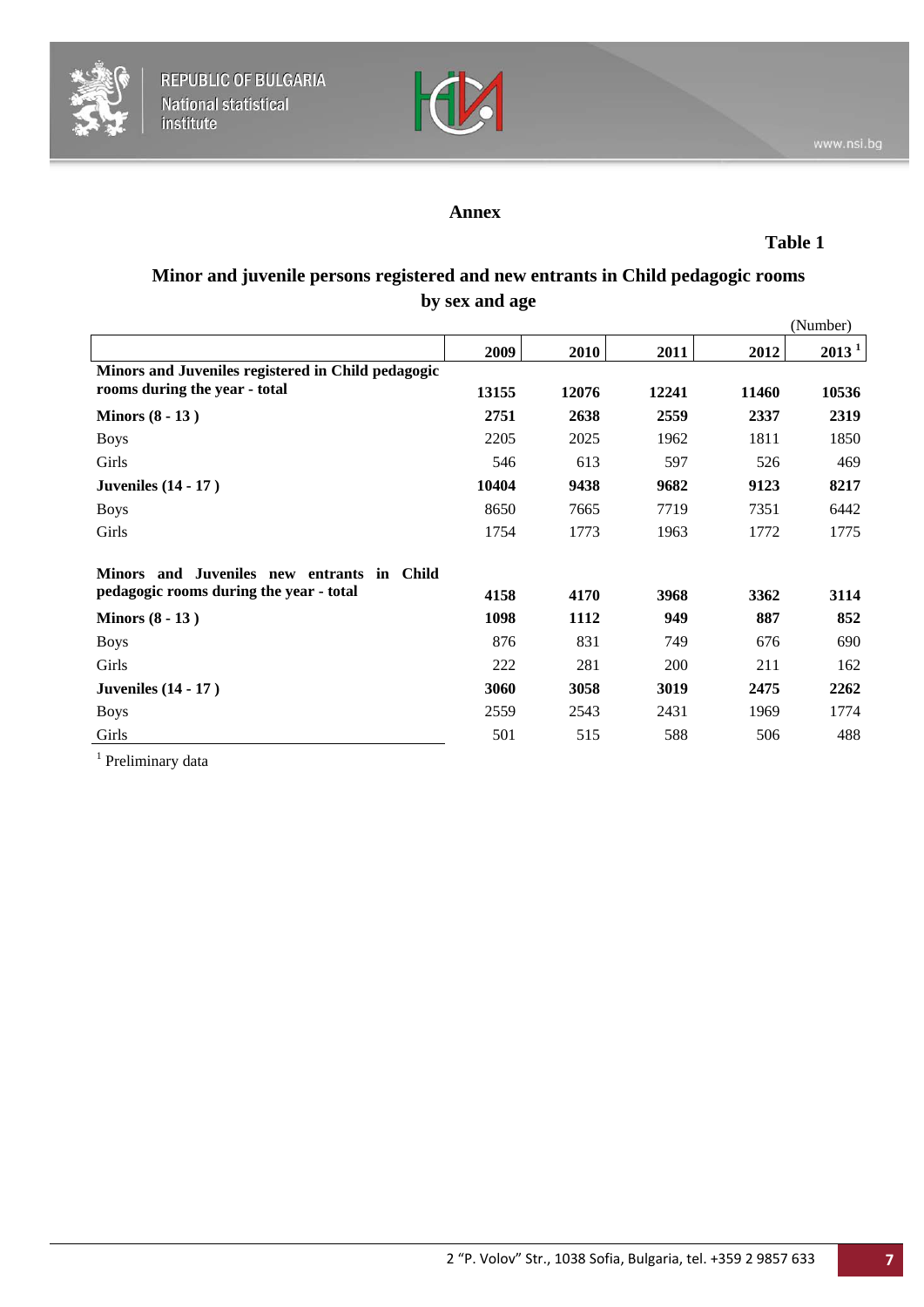



### **Table 2**

# **Minors and Juveniles removed from Child pedagogic rooms' registration**

|                                          |              |                       |                           |                               |                   |                       |                           | (Number)                      |
|------------------------------------------|--------------|-----------------------|---------------------------|-------------------------------|-------------------|-----------------------|---------------------------|-------------------------------|
|                                          | 2012         |                       |                           |                               | 2013 <sup>1</sup> |                       |                           |                               |
|                                          | <b>Total</b> | of<br>which:<br>girls | <b>Minors</b><br>$8 - 13$ | <b>Juveniles</b><br>$14 - 17$ | <b>Total</b>      | of<br>which:<br>girls | <b>Minors</b><br>$8 - 13$ | <b>Juveniles</b><br>$14 - 17$ |
| <b>Minors and Juveniles removed from</b> |              |                       |                           |                               |                   |                       |                           |                               |
| Child pedagogic rooms' registration      |              |                       |                           |                               |                   |                       |                           |                               |
| - total<br>of which:                     | 3263         | 673                   | 242                       | 3021                          | 3324              | 646                   | 244                       | 3080                          |
| due to redress                           | 1560         | 365                   | 225                       | 1335                          | 1555              | 333                   | 209                       | 1346                          |
| due to 18 years completing               | 1562         | 279                   | 9                         | 1553                          | 1607              | 275                   | 15                        | 1592                          |
| due to other reasons                     | 141          | 29                    | 8                         | 133                           | 162               | 38                    | 20                        | 142                           |
|                                          |              |                       |                           |                               |                   |                       |                           |                               |

<sup>1</sup> Preliminary data

**Table 3**

# **Minors and Juveniles passed on to Child pedagogic rooms for committed anti-social acts and perpetrators of crimes by sex and age**

|                                                     |      |      |      |      | (Number)          |
|-----------------------------------------------------|------|------|------|------|-------------------|
|                                                     | 2009 | 2010 | 2011 | 2012 | 2013 <sup>1</sup> |
| Minors and Juveniles passed on to Child pedagogic   |      |      |      |      |                   |
| rooms for committed anti-social acts - total        | 8265 | 7249 | 8134 | 7009 | 6439              |
| Minors $(8 - 13)$                                   | 2198 | 1953 | 2117 | 1927 | 1780              |
| <b>Boys</b>                                         | 1565 | 1407 | 1466 | 1323 | 1203              |
| Girls                                               | 633  | 546  | 651  | 604  | 577               |
| <b>Juveniles</b> (14 - 17)                          | 6067 | 5296 | 6017 | 5082 | 4659              |
| <b>Boys</b>                                         | 4216 | 3546 | 4020 | 3309 | 3037              |
| Girls                                               | 1851 | 1750 | 1997 | 1773 | 1622              |
| Minors and Juveniles perpetrators of crimes - total |      |      |      |      |                   |
|                                                     | 6152 | 6353 | 6586 | 6304 | 6007              |
| Minors $(8 - 13)$                                   | 1345 | 1360 | 1485 | 1475 | 1457              |
| <b>Boys</b>                                         | 1091 | 1072 | 1211 | 1193 | 1216              |
| Girls                                               | 254  | 288  | 274  | 282  | 241               |
| <b>Juveniles</b> (14 - 17)                          | 4807 | 4993 | 5101 | 4829 | 4550              |
| <b>Boys</b>                                         | 4212 | 4308 | 4427 | 4084 | 3806              |
| Girls                                               | 595  | 685  | 674  | 745  | 744               |
|                                                     |      |      |      |      |                   |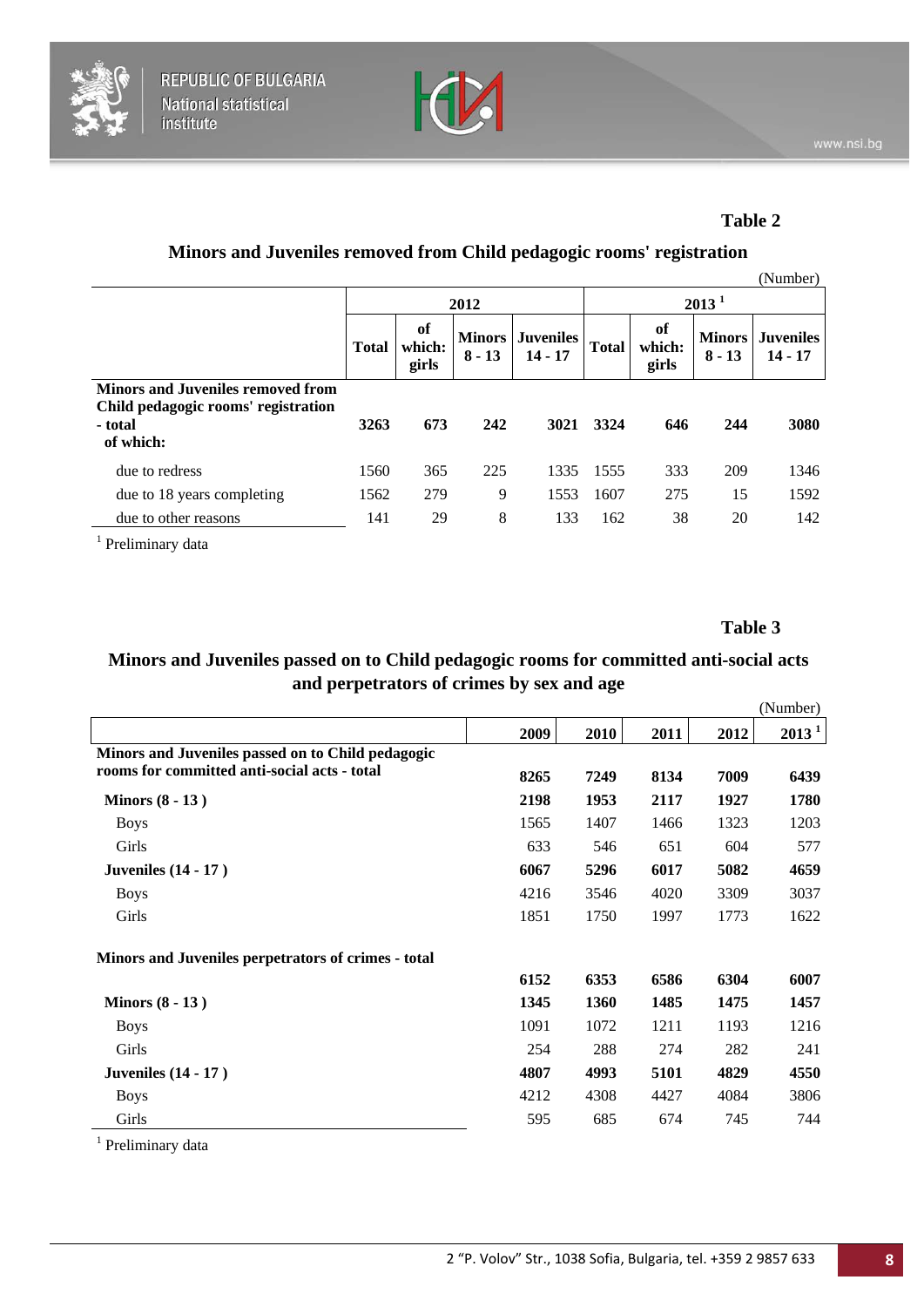



### **Table 4**

# **Minors and Juveniles passed on to Child pedagogig rooms for committed anti-social acts and children perpetrators of crimes**

|                                                                                                                      |      |      |      |      | (Number)          |
|----------------------------------------------------------------------------------------------------------------------|------|------|------|------|-------------------|
|                                                                                                                      | 2009 | 2010 | 2011 | 2012 | 2013 <sup>1</sup> |
| Minors and Juveniles passed on to Child<br>pedagogic rooms for committed anti-social<br>acts during the year - total | 8265 | 7249 | 8134 | 7009 | 6439              |
| of which:                                                                                                            |      |      |      |      |                   |
| Run away from home                                                                                                   | 1548 | 1494 | 1665 | 1745 | 1744              |
| Wandering and begging                                                                                                | 799  | 671  | 630  | 614  | 602               |
| Alcohol addiction                                                                                                    | 497  | 422  | 429  |      |                   |
| Drug distrubution and addiction                                                                                      | 307  | 326  | 446  | 437  | 517               |
| Prostitution and homosexualism                                                                                       | 177  | 119  | 137  | 78   | 62                |
| Run away from school<br>Minors and Juveniles perpetrators of crimes -                                                | 1590 | 1621 | 1768 |      |                   |
| total                                                                                                                | 6152 | 6353 | 6586 | 6304 | 6007              |
| of which:                                                                                                            |      |      |      |      |                   |
| Intentional homicide                                                                                                 | 11   | 9    | 9    | 3    | 3                 |
| Bodily harm                                                                                                          | 351  | 263  | 338  | 269  | 226               |
| Rape                                                                                                                 | 18   | 27   | 12   | 23   | $\tau$            |
| Debauchery                                                                                                           | 62   | 72   | 73   | 70   | 56                |
| Theft                                                                                                                | 3601 | 4033 | 4157 | 3827 | 3621              |
| of which:                                                                                                            |      |      |      |      |                   |
| <b>Burglary</b>                                                                                                      | 1367 | 1458 | 1082 | 703  | 552               |
| Pickpocketing                                                                                                        | 510  | 515  | 384  | 265  | 207               |
| Robbery                                                                                                              | 315  | 319  | 317  | 223  | 223               |
| Theft of motor vehicles                                                                                              | 132  | 147  | 70   | 68   | 75                |
| Hooliganism                                                                                                          | 460  | 449  | 358  | 356  | 337               |
| Drug-related crimes                                                                                                  | 180  | 217  | 244  | 277  | 342               |
|                                                                                                                      |      |      |      |      |                   |